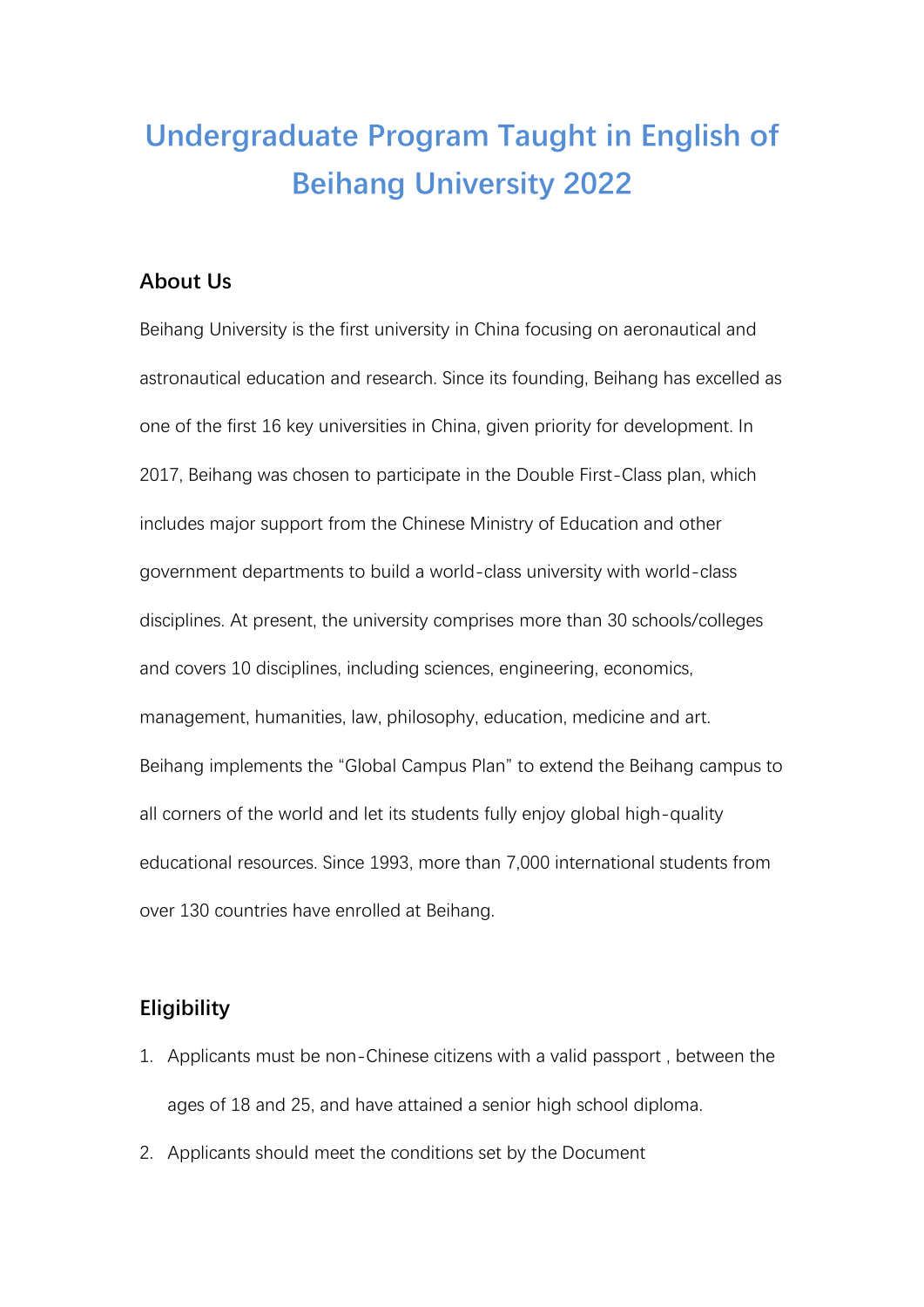No. 12 (2020) of Ministry of Education of the PRC .

The link for the Document No. 12 (2020) of Ministry of Education of the PRC: http: //www.moe.gov.cn/srcsite/A20/moe\_850/202006/t20200609\_464159.html

3. Applicants should have good command of English and be able to take

courses in English. All the applicants should pass the English Level Test at the

beginning of the first semester at Beihang University.

## **Schedule**

| <b>Online Application Start Date</b>                                                                                                                         | November 1, 2021 |
|--------------------------------------------------------------------------------------------------------------------------------------------------------------|------------------|
| <b>Application Deadline</b><br>(Applicants need to submit online application<br>information and scanned copies of application<br>materials before this date) | May 31, 2022     |
| <b>Registration Date</b><br>(The specific date will be published on<br>the admission notice)                                                                 | September, 2022  |

## **Application Procedures**

#### **Step 1: Apply Online**

Apply online at http://admission.buaa.edu.cn.

**Step 2: Prepare Documents**

Submit the scanned copies of the required documents online at

http://admission.buaa.edu.cn

1. Application Form for Undergraduate Program (automatically generated by

online application system)

2. Copy of the page with personal information in the passport (ordinary passport)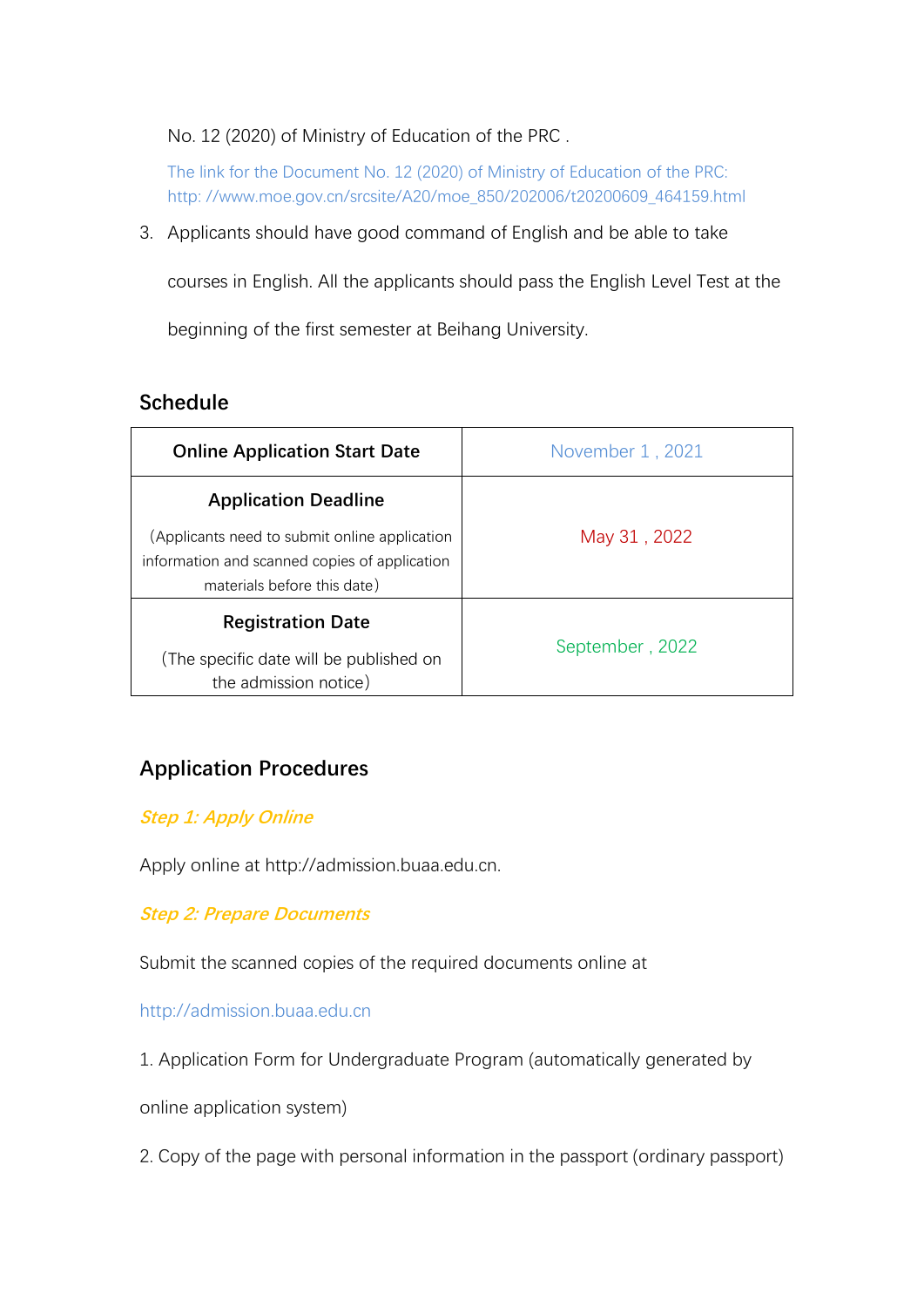(Applicants in mainland China also need to submit the copy of the current valid visa page or residence permit page)

3. Highest Education Diploma (notarized photocopy or original one) or Certificate of expected graduation date from the high school studying currently

4. Notarized Transcripts

5. Photocopy of Foreigner Physical Examination Form and the Report on Blood Examination

6. The results of TOEFL, IELTS, or English Proficiency Certificate for the applicant whose educational language is not English (90 or above in TOEFL, 6 or above in IELTS )

7. Certificate from the financial guarantor of the applicant and bank statement

8. Non-Criminal Record Report

9. An Integrity Commitment Letter to ensure the authenticity of all the

application materials you provide

10. Applicants under the age of 18 (born after September 1,2004) should provide: Certified documents of designation signed by their entrusted legal guardians in Beijing

11. Other documents required by Beihang University

\*The language of documents should be in English or Chinese or attached with translations in English or Chinese.

\*Hard copies of the documents are not required in the application 2022.

\*After the online application is submitted successfully, please pay attention to the online application system and personal email in time.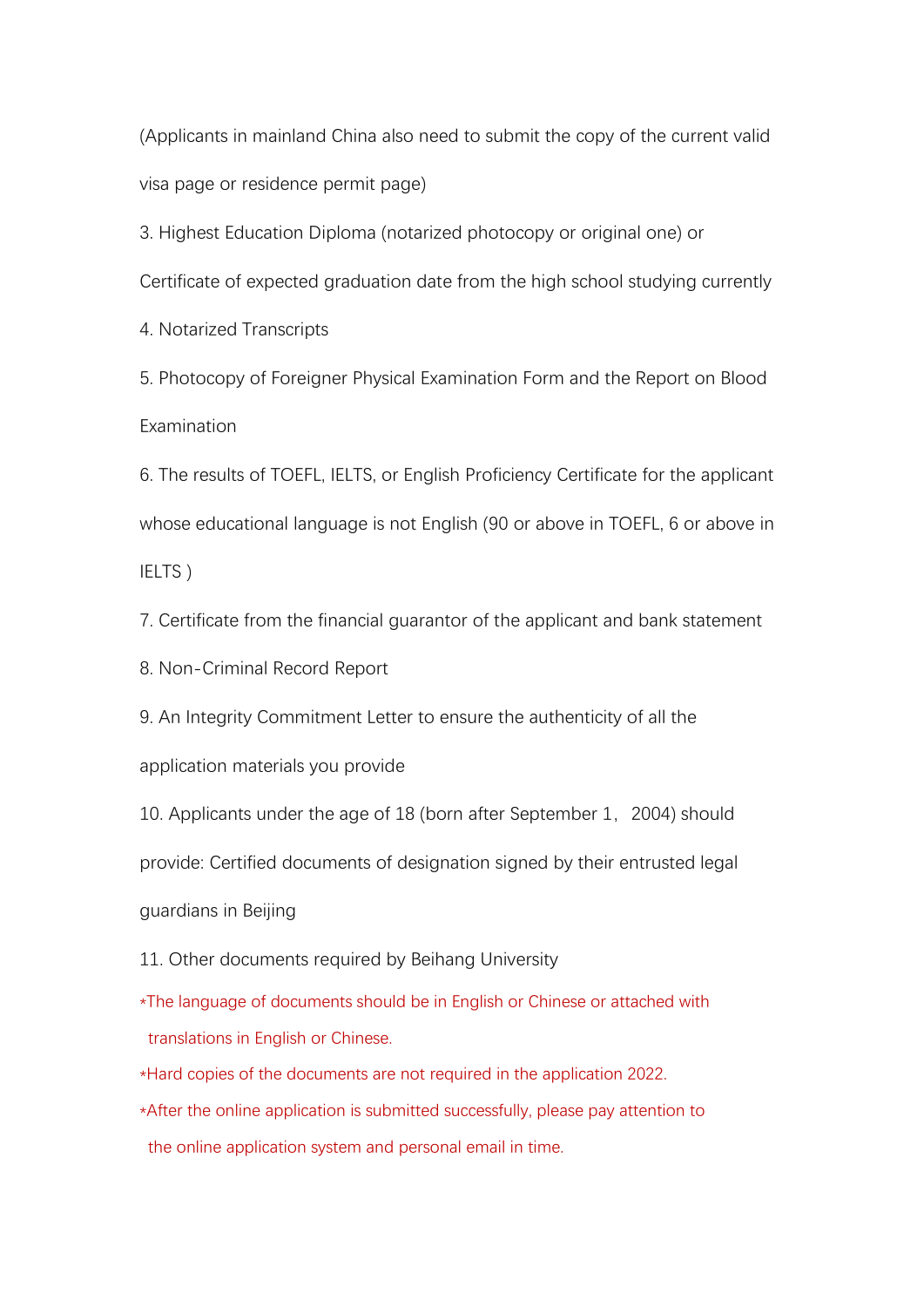#### **Fees**

#### **1. Application Fee**

Pay 400 Yuan application fee online. The application fee will not be refunded whether the application is successful accepted or not.

#### **2. Fees & Study Duration**

Study Period: 4 Years, the maximum period is 6 years

Tuition Fees: 30,000 Yuan /Yr.

Insurance: 3,200 Yuan /4 Yr.(All students must buy insurance after

admission. )

#### **3. Accommodation**

International Students Dormitory, double room(with a bathroom): 750

Yuan/Month,per bed\*

\* International Students Dormitory shall be applied in advance.

Accommodation fee may be adjusted, and the cost does not include utilities.

## **Scholarships**

**Beihang University Self-Supported Foreign Students Scholarship for**

#### **Freshmen**

Since 2007, Beihang University has established the Self-Supported Foreign

Students Scholarship for freshmen with excellent study attitude,

academic performance and overall performance. The scholarships include tuition

waivers of different amounts in the first academic year (100%, 80%, 50,or 20% free).

Students with outstanding academic and overall performance can apply for the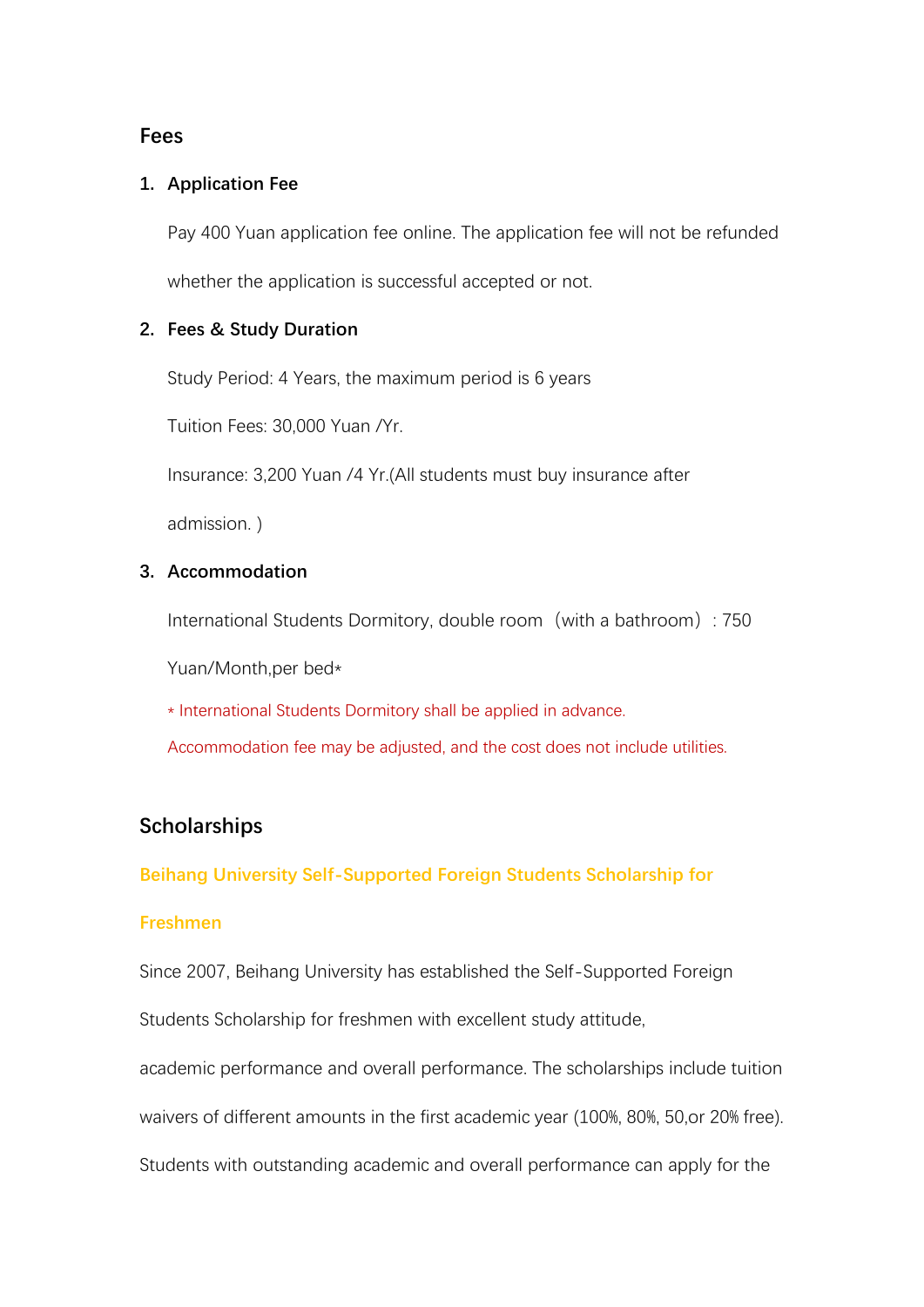scholarship of free tuition and living allowance (RMB 2500 Yuan per month) in the first academic year after interview.

Starting from the second academic year, students can continue to apply for

scholarships based on their academic achievements and performance in the

previous academic year.

To download the scholarship application form and get more details, please visit:

https://is.buaa.edu.cn/info/1042/1369.htm

Note: please submit the freshman scholarship application form together with the admission application materials through the online application system, otherwise it will be deemed not to apply for scholarship.

## **Major**

| School 学院                                                        | Major 专业                                          |
|------------------------------------------------------------------|---------------------------------------------------|
| School of Electronic Information Engineering<br>电子信息工程学院         | Electronic Information Engineering<br>电子信息工程      |
| School of Aeronautic Science and<br>Engineering<br>航空科学与工程学院     | Flight Vehicle Design and Engineering<br>飞行器设计与工程 |
| School of Mechanical Engineering and<br>Automation<br>机械工程及自动化学院 | Mechanical Engineering<br>机械工程                    |
| School of Transportation Science and<br>Engineering<br>交通科学与工程学院 | Civil Engineering<br>土木工程                         |
| 机械工程<br>School of General Engineering<br>国际通用工程学院                | Mechanical Engineering                            |
|                                                                  | Aerospace Engineering<br>航空航天工程                   |
| School of Economics and Management<br>经济管理学院                     | International Economics and Trade<br>国际经济与贸易      |